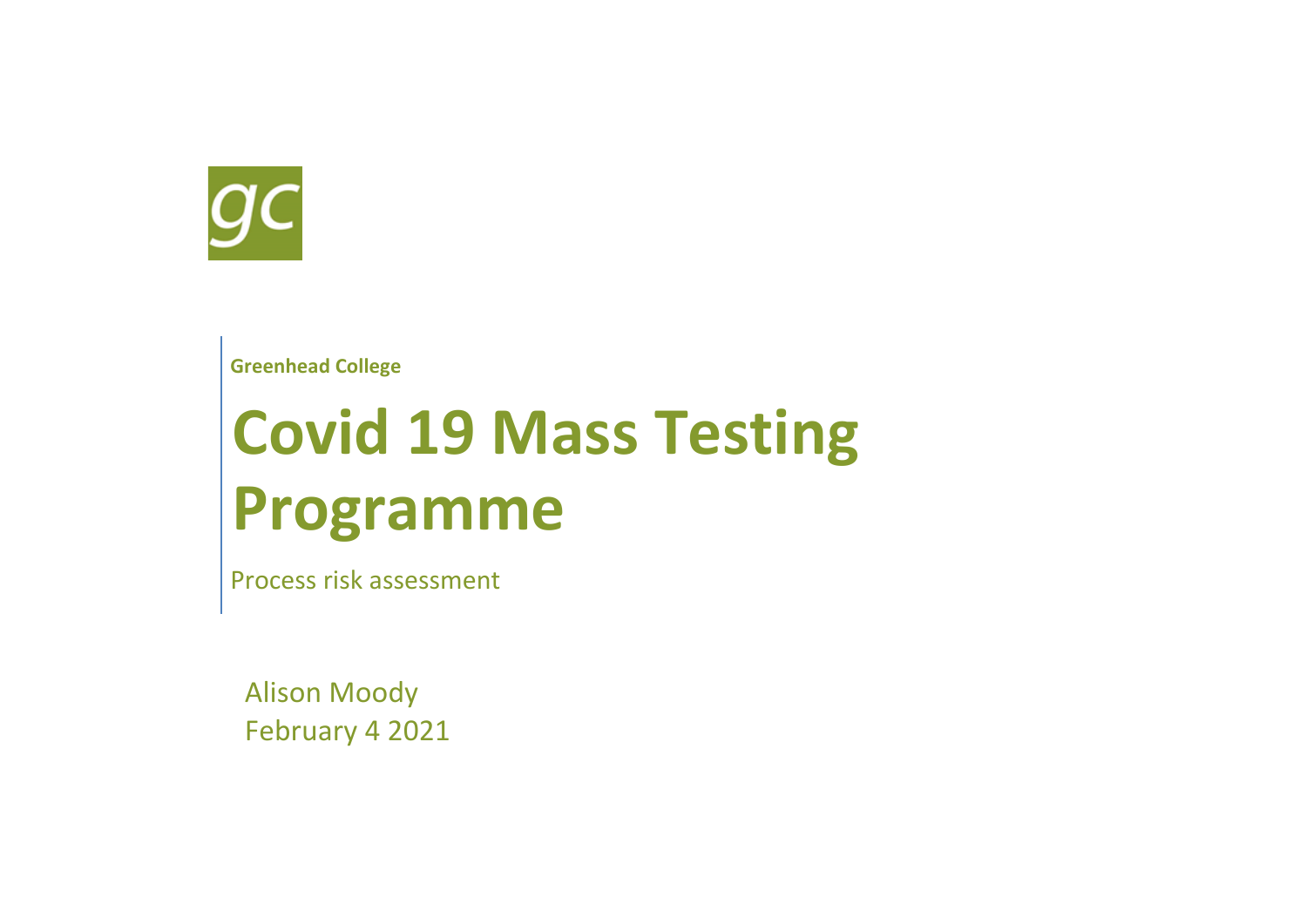

### Greenhead College Covid Testing Risk Assessment

Why is this document needed: Public Health England and the Health and Safety Executive require this documentation to ensure end to end health, safety and infection control risks for mass lateral flow testing are identified, pre-assessed, managed and monitored regularly by the site owners and testing operators

| <b>Assessment Date</b>                                                                                                                                  | 04/02/21                                                                                                                                         | A Moody<br>Lead Assessor<br>Contract<br><b>Assessment Number</b>                                    |  |  |  |  |  |  |  |  |  |
|---------------------------------------------------------------------------------------------------------------------------------------------------------|--------------------------------------------------------------------------------------------------------------------------------------------------|-----------------------------------------------------------------------------------------------------|--|--|--|--|--|--|--|--|--|
| <b>Activity / Task</b>                                                                                                                                  |                                                                                                                                                  |                                                                                                     |  |  |  |  |  |  |  |  |  |
| Description of task / process<br>environment being<br>General and clinical activities on the asymptomatic testing site at Greenhead College<br>assessed |                                                                                                                                                  |                                                                                                     |  |  |  |  |  |  |  |  |  |
| <b>Activities Involved</b>                                                                                                                              |                                                                                                                                                  | Traversing the site on foot<br>Location<br><b>Sports Hall</b><br>Testing college staff and students |  |  |  |  |  |  |  |  |  |
| Who Might be affected                                                                                                                                   | Employee<br>Service User<br>Client<br>Contractor<br>Visitor<br>$\checkmark$<br>$\blacktriangledown$<br>$\blacktriangledown$<br>$\checkmark$<br>✔ |                                                                                                     |  |  |  |  |  |  |  |  |  |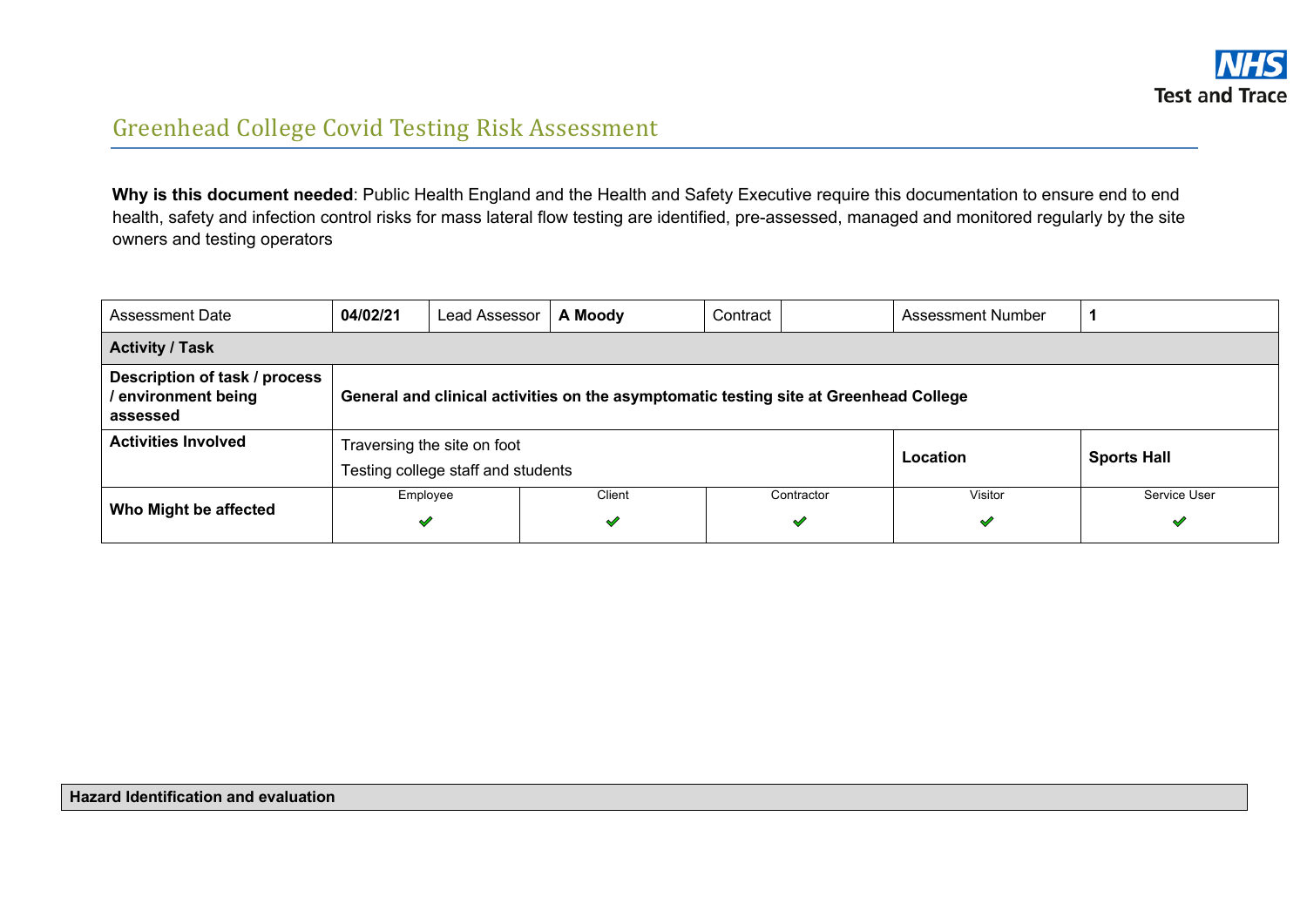

|    |                                                                                                                                         |                                                                          |                                                                                                                                                                                                                                                                                                                                                                                                                                                                                                                                                                                                                                                                                                                                                                                                                                                                                                                                                                                                                                                                                                                                                                                                                                                                                                                                                                                                                                                                                                                                                                                                                                                                                                                                                                                                                                                         |                 | <b>Risk Evaluation</b> |      | Additional<br>control needed? |
|----|-----------------------------------------------------------------------------------------------------------------------------------------|--------------------------------------------------------------------------|---------------------------------------------------------------------------------------------------------------------------------------------------------------------------------------------------------------------------------------------------------------------------------------------------------------------------------------------------------------------------------------------------------------------------------------------------------------------------------------------------------------------------------------------------------------------------------------------------------------------------------------------------------------------------------------------------------------------------------------------------------------------------------------------------------------------------------------------------------------------------------------------------------------------------------------------------------------------------------------------------------------------------------------------------------------------------------------------------------------------------------------------------------------------------------------------------------------------------------------------------------------------------------------------------------------------------------------------------------------------------------------------------------------------------------------------------------------------------------------------------------------------------------------------------------------------------------------------------------------------------------------------------------------------------------------------------------------------------------------------------------------------------------------------------------------------------------------------------------|-----------------|------------------------|------|-------------------------------|
| No | Hazards                                                                                                                                 | Associated risks                                                         | <b>Current Control/ Mitigation Measures</b>                                                                                                                                                                                                                                                                                                                                                                                                                                                                                                                                                                                                                                                                                                                                                                                                                                                                                                                                                                                                                                                                                                                                                                                                                                                                                                                                                                                                                                                                                                                                                                                                                                                                                                                                                                                                             | (post measures) |                        |      | Action No                     |
|    |                                                                                                                                         |                                                                          |                                                                                                                                                                                                                                                                                                                                                                                                                                                                                                                                                                                                                                                                                                                                                                                                                                                                                                                                                                                                                                                                                                                                                                                                                                                                                                                                                                                                                                                                                                                                                                                                                                                                                                                                                                                                                                                         | Probability     | Severity               | Risk |                               |
|    | Contact between<br>subjects<br>increasing the risk<br>of transmission of<br>COVID19                                                     | Transmission of the virus<br>leading to ill health or potential<br>death | Asymptomatic: All subjects are to be advised in advance not to attend if they<br>have any symptoms of COVID 19, or live with someone who is showing<br>symptoms of COVID 19 (including a fever and/or new persistent cough) or if<br>they have returned within 14 days from a part of the world affected by the virus<br>or have been in close contact with someone who is displaying symptoms.<br>Requirement to wear face covering/mask to be communicated to all subjects in<br>advance of time of testing.<br>Face masks: Prominent signage reminding attending subjects to be displayed at<br>$\bullet$<br>the entrance to the building.<br>Face coverings/masks to be worn by subjects at all times whilst on the premises<br>$\bullet$<br>except for brief lowering at time of swabbing.<br>Compliance with wearing of face covering/mask of all subjects to be visually<br>checked on arrival by Registration Assistants and non-compliance to be<br>addressed with spare masks.<br>Hand hygiene: All subjects to use hand sanitiser provided on arrival &<br>$\bullet$<br>adherence to this enforced by Registration Assistants.<br>Social distancing: Two metre social distancing to be maintained between<br>subjects with measured floor markings in place to ensure compliance in addition<br>to verbal reminders if necessary from Registration Assistants and all other staff.<br>A one-way flow of subjects through the building is to be initiated and maintained<br>at all times. Compliance with this is to be ensured by staff.<br>Cleaning: Regular cleaning of the site including wipe down of all potential<br>touchpoints in accordance with PHE guidance.<br>Limited clutter- no physical handing of documents to subjects except barcodes<br>and subjects asked in advance not to bring personal belongings in to the testing |                 | 3                      | 9    |                               |
| 2  | Contact between<br>subjects and staff<br>increasing the risk<br>of transmission of<br>COVID19:<br><b>Registration</b><br><b>Station</b> | Transmission of the virus<br>leading to ill health or potential<br>death | Subjects being tested and testers to wear face covering in the testing centre and<br>$\bullet$<br>whilst queuing<br>2m distancing whilst queuing<br>Limit queue numbers when possible<br>Ensure good ventilation in the testing and queuing areas<br>Sanitiser to be used by subjects and testers before and after testing<br>$\bullet$<br>Fog room at the end of each testing session<br>Appropriate PPE worn by those working in the testing room<br>$\bullet$<br>Prominent signage and floor markings to be in place to ensure that subjects<br>remain 2 metres apart from Registration Assistant apart from when barcodes<br>are distributed.<br>Physical Barrier to be in place in front of registration assistant desks (plastic<br>screens).                                                                                                                                                                                                                                                                                                                                                                                                                                                                                                                                                                                                                                                                                                                                                                                                                                                                                                                                                                                                                                                                                                     | 3               | 3                      | 9    |                               |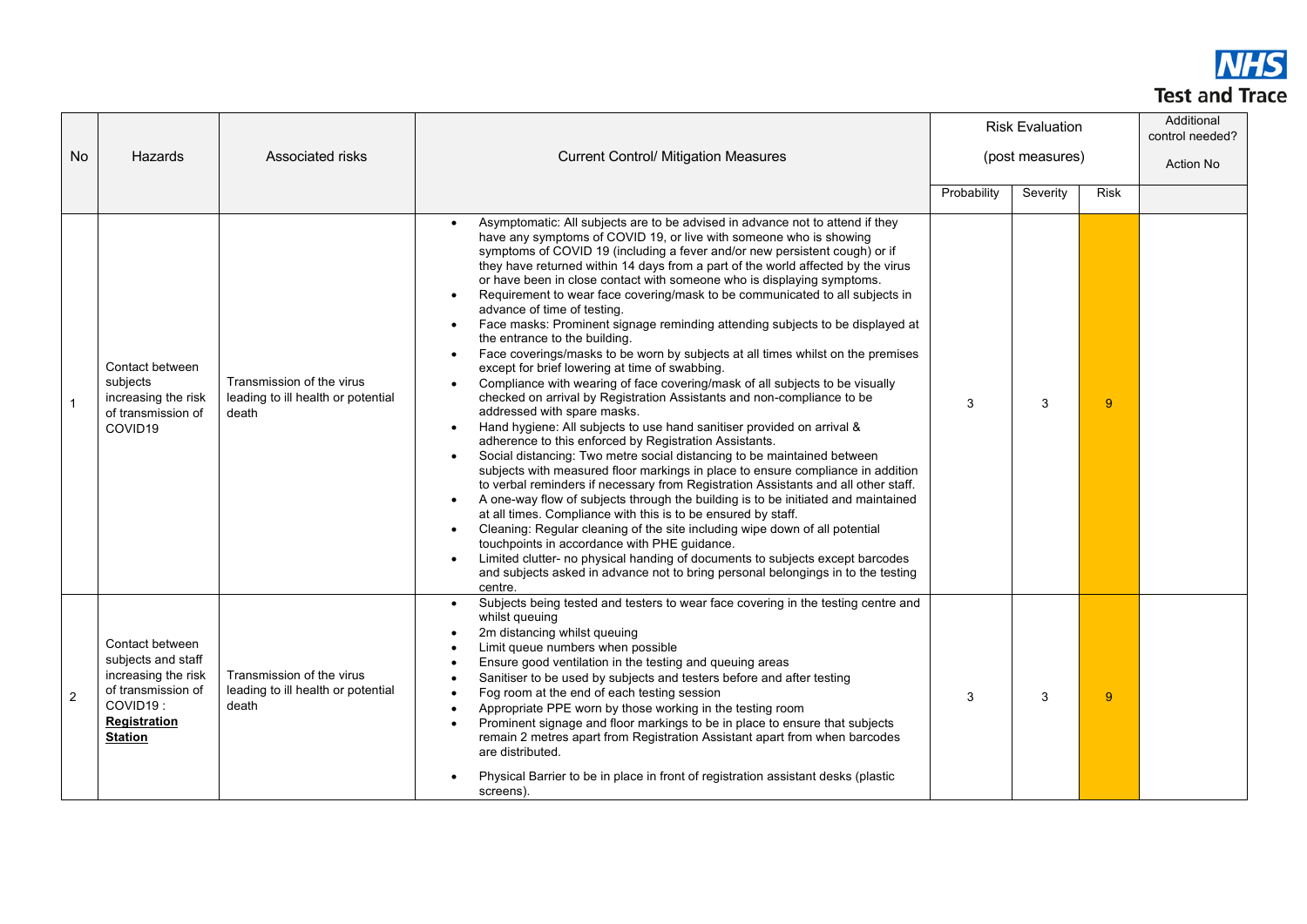

|                |                                                                                                                                            |                                                                          | Cleaning of keyboards- on a regular basis.<br>$\bullet$<br>Training and competence-Registration Assistants trained on process and given<br>opportunity to practice to avoid contact with the subjects.<br>Quality assurance- to be conducted on staff regularly to ensure processes are<br>$\bullet$<br>strictly adhered to, problems are identified and rectified quickly where<br>necessary.                                                                                                                                                                                                                                                                                                                                                                                                                                                                                                                                                                                                                                                                                          |              |   |                |  |
|----------------|--------------------------------------------------------------------------------------------------------------------------------------------|--------------------------------------------------------------------------|-----------------------------------------------------------------------------------------------------------------------------------------------------------------------------------------------------------------------------------------------------------------------------------------------------------------------------------------------------------------------------------------------------------------------------------------------------------------------------------------------------------------------------------------------------------------------------------------------------------------------------------------------------------------------------------------------------------------------------------------------------------------------------------------------------------------------------------------------------------------------------------------------------------------------------------------------------------------------------------------------------------------------------------------------------------------------------------------|--------------|---|----------------|--|
| 3              | Contact between<br>subject and<br>sampler increasing<br>the transmission of<br>COVID19: Testing<br><b>Assistant</b>                        | Transmission of the virus<br>leading to ill health or potential<br>death | Face covering to be worn by both subject and tester with subject removing only<br>to perform the swab test and then to put back on.<br>Physical Barrier in place by the provision of individual testing booths with<br>window and small cut out for the passing of barcodes and swabs.<br>Sample tubes placed in test tube rack to allow subject to place the swab<br>directly in to it without touching the Testing Assistant.<br>Cleaning- Subjects to sanitise before and after the swab and wipe down their<br>own booth area to limit contact with Testing Assistant.<br>PPE- Test assistants to be wearing appropriate PPE as specified in the<br>$\bullet$<br>guidance and changed as specified.<br>Fog room at the end of each testing session<br>$\bullet$<br>Training and competence-Testing Assistants trained on process and given<br>opportunity to practice to avoid contact with the samples.<br>Quality assurance- to be conducted on staff regularly to ensure processes are<br>strictly adhered to, problems are identified and rectified quickly where<br>necessary. | 3            | 3 | 9              |  |
| $\overline{4}$ | Contact between<br>sample and test<br>centre runner<br>increasing the<br>transmission of<br>COVID19: Sample<br>transport                   | Transmission of the virus<br>leading to ill health or potential<br>death | Transport of samples to the Processing Station in a test tube rack so they are<br>not touched before the extraction process.<br>Processing Station to be placed directly behind the Testing Station to limit the<br>distance the sample has to travel to be processed.<br>PPE-Staff to be wearing appropriate PPE as specified in the guidance and<br>changed as specified.                                                                                                                                                                                                                                                                                                                                                                                                                                                                                                                                                                                                                                                                                                             | $\mathbf{1}$ | 2 | $\overline{2}$ |  |
| 5              | Contact between<br>samples and<br>sample testers<br>increasing the<br>transmission of<br>COVID19:<br><b>Processing</b><br><b>Assistant</b> | Transmission of the virus<br>leading to ill health or potential<br>death | Processing of one sample at a time to reduce likelihood of errors or spillages.<br>$\bullet$<br>Test tube racks purchased which are specific to the size of the sample tube to<br>$\bullet$<br>reduce the spillages from tubes falling over.<br>Training and competence-Processing Assistants trained on process and given<br>$\bullet$<br>opportunity to practice to avoid contact with the samples.<br>Quality assurance- to be conducted on staff regularly to ensure processes are<br>$\bullet$<br>strictly adhered to, problems are identified and rectified quickly where<br>necessary.<br>PPE-Staff to be wearing appropriate PPE as specified in the guidance and<br>$\bullet$<br>changed as specified.<br>Fog room at the end of each testing session<br>$\bullet$                                                                                                                                                                                                                                                                                                             | 1            | 4 | $\overline{4}$ |  |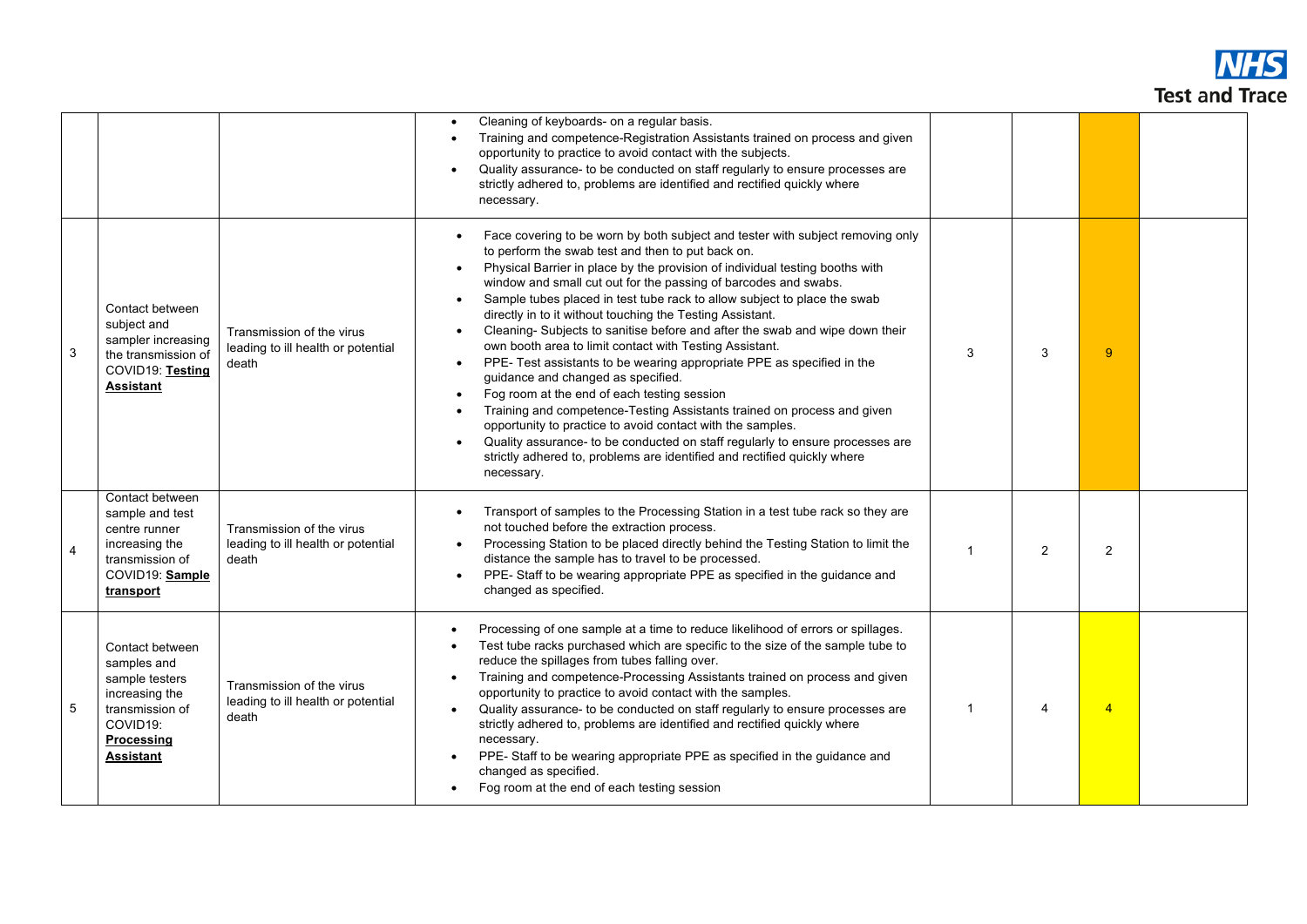## **NHS Test and Trace**

| 6              | Contact between<br>samples and<br>sample testers<br>increasing the<br>transmission of<br>COVID19: Sample<br>disposal and<br>waste disposal         | Transmission of the virus<br>leading to ill health or potential<br>death                                                                                                                            | Samples are taken, processed, recorded and disposed of as soon as possible<br>thereafter.<br>All items which are required through the process are disposed of in the correct<br>colour bag as defined in the official guidance.<br>Cleaners are available to at all times in case of spillages and follow the<br>$\bullet$<br>guidance on the official documentation.<br>Disposal bags are not overfilled, which could lead to increased risk of<br>$\bullet$<br>transmission. Maximum 2/3 full and then replaced Staff to alert supervisor when<br>this is evident.<br>Bins with correct bags are available next to each station so risk through<br>$\bullet$<br>transportation is minimised.<br>Bags are removed from the testing area on a regular basis by trained staff and<br>$\bullet$<br>disposed of by specialists in waste management of this type.<br>Training and competence-staff trained on disposal and given opportunity to<br>$\bullet$<br>practice to avoid contact with the samples.<br>Quality assurance- to be conducted on staff regularly to ensure processes are<br>$\bullet$<br>strictly adhered to, problems are identified and rectified quickly where<br>necessary.<br>PPE-Staff to be wearing appropriate PPE as specified in the guidance and<br>$\bullet$<br>changed as specified. |                         | $\overline{4}$ | $\overline{4}$ |  |
|----------------|----------------------------------------------------------------------------------------------------------------------------------------------------|-----------------------------------------------------------------------------------------------------------------------------------------------------------------------------------------------------|-------------------------------------------------------------------------------------------------------------------------------------------------------------------------------------------------------------------------------------------------------------------------------------------------------------------------------------------------------------------------------------------------------------------------------------------------------------------------------------------------------------------------------------------------------------------------------------------------------------------------------------------------------------------------------------------------------------------------------------------------------------------------------------------------------------------------------------------------------------------------------------------------------------------------------------------------------------------------------------------------------------------------------------------------------------------------------------------------------------------------------------------------------------------------------------------------------------------------------------------------------------------------------------------------------------------|-------------------------|----------------|----------------|--|
| $\overline{7}$ | Incorrect result<br>communication                                                                                                                  | Wrong samples or miscoding of<br>results                                                                                                                                                            | 2 identical barcodes are provided to subject at check in<br>$\bullet$<br>The subject registers their details to a unique ID barcode before conducting the<br>$\bullet$<br>test.<br>Barcodes are attached by trained staff at the sample collection bay.<br>$\bullet$<br>Barcodes are checked for congruence at the Testing station and applied to<br>Lateral Flow Device at this station.<br>Barcodes which cannot be scanned are inputted twice to ensure there are no<br>$\bullet$<br>errors.<br>Result coding is shown at each station for staff to refer to and is checked by the<br>$\bullet$<br>Recording Assistant to minimise miscoding of samples.                                                                                                                                                                                                                                                                                                                                                                                                                                                                                                                                                                                                                                                       | 3                       | 3              | 9              |  |
| 8              | Damaged<br>barcode, lost LFD,<br>failed scan of<br>barcode                                                                                         | Orphaned record on registration<br>portal & No result<br>communicated to individual                                                                                                                 | Rule based recall of subjects who have not received a result within 6 hrs of<br>$\bullet$<br>registration.<br>Subjects are called for a retest.<br>$\bullet$<br>Adequate training for staff<br>$\bullet$                                                                                                                                                                                                                                                                                                                                                                                                                                                                                                                                                                                                                                                                                                                                                                                                                                                                                                                                                                                                                                                                                                          | 3                       | $\overline{2}$ | 6              |  |
| -9             | <b>Extraction solution</b><br>which comes with<br>the lab test kit<br>contains the<br>following<br>components:<br>NA <sub>2</sub> HPO <sub>4</sub> | These components do not have<br>any hazard labels associated<br>with them, and the manufacturer<br>states that there are no hazards<br>anticipated under conditions of<br>use as described in other | PPE: nitrile gloves which meet the Regulation (EU) 2016/425 to be used at all<br>$\bullet$<br>times when handling the extraction solution. Safety glasses with side shields<br>which are tested and approved under appropriate government standards to be<br>worn at all times when handling the extraction solution. Impervious clothing to<br>be worn to protect the body from splashes or spillages.<br>Environmental: do not let product enter drains.<br>$\bullet$                                                                                                                                                                                                                                                                                                                                                                                                                                                                                                                                                                                                                                                                                                                                                                                                                                           | $\overline{\mathbf{c}}$ | $\overline{2}$ | 4              |  |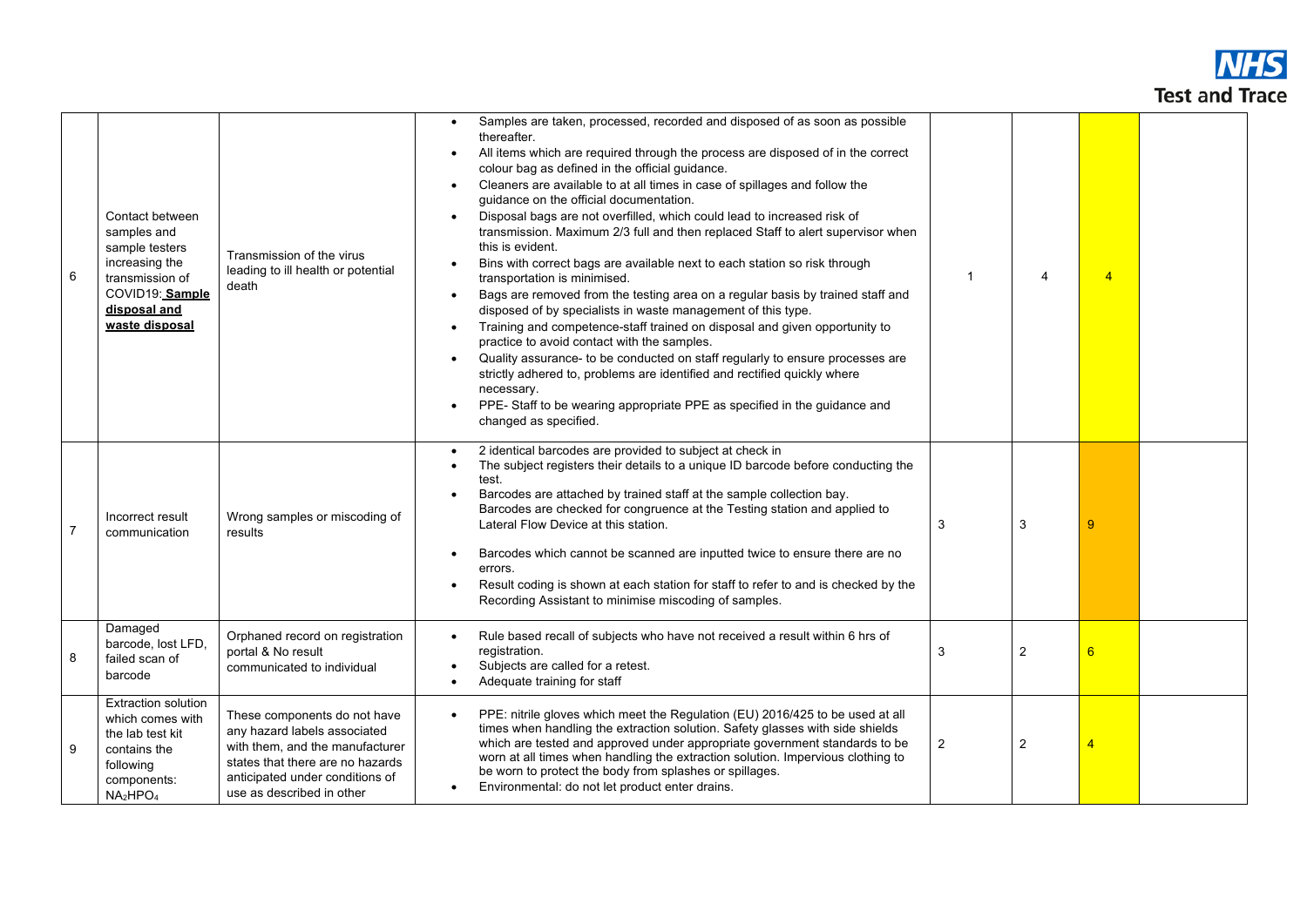

|    | (disodium<br>hydrogen<br>phosphate),<br>NaH <sub>2</sub> PO <sub>4</sub> (sodium<br>phosphate<br>monobasic), NaCl<br>(Sodium Chloride) | product literature. This is the<br>case for exposure to: eye, skin,<br>inhalation, ingestion, chronic<br>toxicity, reproductive and<br>developmental toxicity,<br>carcinogenicity, and medical<br>conditions aggravated by<br>exposure. | Spillages: wipe surfaces which the solution has been spilt on and dispose of<br>$\bullet$<br>cleaning material in line with waste disposal procedures.<br>Do not use if the solution has expired.<br>$\bullet$<br>Training to be provided in handling potentially biohazardous samples, chemicals<br>$\bullet$<br>and good lab practice. Adhere to guidelines in these training procedures to<br>prevent improper handling.<br>Quality assurance- to be conducted on staff regularly to ensure processes are<br>$\bullet$<br>strictly adhered to, problems are identified and rectified quickly where<br>necessary.<br>Follow procedures on the MSDS form provided by Innova to mitigate against<br>inhalation, skin contact or ingestion of these chemicals. |                |                |                |  |
|----|----------------------------------------------------------------------------------------------------------------------------------------|-----------------------------------------------------------------------------------------------------------------------------------------------------------------------------------------------------------------------------------------|---------------------------------------------------------------------------------------------------------------------------------------------------------------------------------------------------------------------------------------------------------------------------------------------------------------------------------------------------------------------------------------------------------------------------------------------------------------------------------------------------------------------------------------------------------------------------------------------------------------------------------------------------------------------------------------------------------------------------------------------------------------|----------------|----------------|----------------|--|
| 10 | Occupational<br>illness or injury                                                                                                      | Workplace injury through long<br>periods of standing or exposure<br>to screen-based working                                                                                                                                             | Follow T&T guidance and ensure staff work to guideline<br>$\bullet$<br>Regular breaks<br>$\bullet$<br>Workplace H&S assessments                                                                                                                                                                                                                                                                                                                                                                                                                                                                                                                                                                                                                               | $\overline{2}$ | 3              | 6              |  |
| 11 | Manual handling                                                                                                                        | Stress injuries                                                                                                                                                                                                                         | Testing equipment to be taken to testing area by estates team                                                                                                                                                                                                                                                                                                                                                                                                                                                                                                                                                                                                                                                                                                 | $\overline{2}$ | 1              | $\overline{2}$ |  |
| 12 | Unauthorised<br>access by<br>members of the<br>public                                                                                  | Testing equipment or samples<br>tampered with by the public<br>Staff and students threatened by<br>intruders                                                                                                                            | Reliance on existing site security-lanyards and security staff/staff<br>Door control to testing area                                                                                                                                                                                                                                                                                                                                                                                                                                                                                                                                                                                                                                                          |                | 1              | $\mathbf{1}$   |  |
| 13 | Uneven surfaces<br>(floor protection in<br>the Testing and<br>Welfare areas)                                                           | Increased risk of slips and trips<br>leading to minor or serious injury                                                                                                                                                                 | Ensure floor coverings are flat<br>Ensure any notices on the floor are away from subject movements<br>$\bullet$<br>Staff in testing centre to report any uneven surfaces to Premises team                                                                                                                                                                                                                                                                                                                                                                                                                                                                                                                                                                     |                |                | $\mathbf 1$    |  |
| 13 | Stairs to / from<br>sample processing<br>/ registration area<br>and welfare space                                                      | Transmission of the virus<br>leading to ill health or potential<br>death from lack of social<br>distancing<br>Slips and trips                                                                                                           | Provision of appropriate signage and floor markings to staircases for exiting and<br>$\bullet$<br>entering the test centre to highlight the need for social distancing and mark out<br>appropriate queue spacing.<br>Regular checks of stair cases by staff to ensure that subjects are adhering to the<br>$\bullet$<br>need to social distance and to check for and hazards which may increase the<br>risk of slipping or tripping.<br>Staff to alert cleaning staff if hazards need attending to.                                                                                                                                                                                                                                                           | 2              | $\overline{2}$ | $\overline{4}$ |  |
| 14 | Inclement weather                                                                                                                      | Inclement weather may prevent<br>the ability of the testing<br>operatives to fully staff the<br>testing area                                                                                                                            | Provide all staff with a point of contact to alert if they are unable to attend the<br>$\bullet$<br>testing centre.<br>Reduce the number of testing stations if replacement staff can be sourced.<br>$\bullet$<br>Ensure the inclement weather does not create conditions in the centre that<br>increase the risk of slipping or tripping due to wet floors.<br>Ensure that cleaning staff mop up any wet floors<br>$\bullet$<br>Ensure the queue is totally indoors                                                                                                                                                                                                                                                                                          |                |                | -1             |  |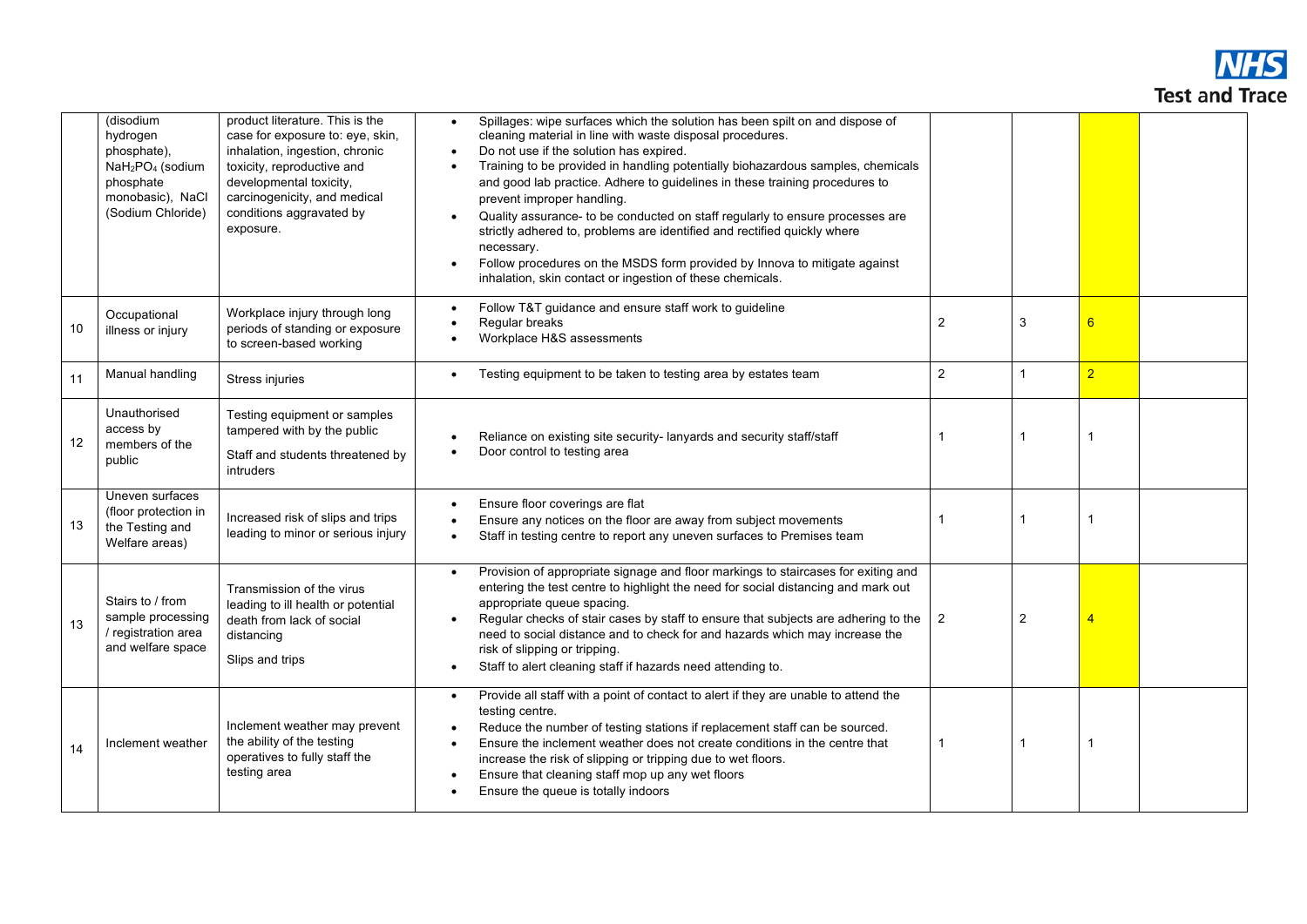

| 15 | Electrical safety /<br>plant & equipment<br>maintenance<br>Defective electrical<br>equipment | Electric shocks leading to<br>serious injury or potential death                                                   | All electrical equipment is provided by college and is PAT tested at regulation<br>intervals.<br>Visual checks by Registration and Recording Assistants to ensure there are no<br>loose wires or obvious defects prior to use.<br>Staff to alert supervisor if there is a potentially defective or dangerous piece of<br>equipment.<br>Supervisor to report to appropriate team as soon as possible.<br>Equipment to be taken out of use until checked. |                |                |  |
|----|----------------------------------------------------------------------------------------------|-------------------------------------------------------------------------------------------------------------------|---------------------------------------------------------------------------------------------------------------------------------------------------------------------------------------------------------------------------------------------------------------------------------------------------------------------------------------------------------------------------------------------------------------------------------------------------------|----------------|----------------|--|
| 16 | Use of shared<br>equipment                                                                   | Transmission of the virus<br>leading to ill health or potential<br>death                                          | All equipment which is shared and not disposable is cleaned before and after<br>use using anti-viral wipes/ disinfectant spray                                                                                                                                                                                                                                                                                                                          |                |                |  |
| 17 | Incorrect result<br>communication                                                            | Wrong samples or miscoding of<br>results                                                                          | 2 identical barcodes are provided to subject at check in.<br>The subject registers their details to a unique ID barcode before conducting the<br>test.<br>Barcodes are attached by trained staff at the Testing Station.<br>Barcodes are checked for congruence at the analysis station 1 and applied to<br>Lateral Flow Device at this station                                                                                                         | $\overline{2}$ | $\overline{2}$ |  |
| 18 | Failing to follow up<br>a positive case in<br>a timely manner                                | Transmission of the virus<br>leading to ill health or potential<br>death<br>Reputational damage to the<br>college | Processing Desk and Results Recorder to alert Team Leader as soon as a<br>positive case is identified.<br>Team Leader will alert SLT immediately who will then seek to pick up the subject<br>and ensure all college protocols are adhered to.                                                                                                                                                                                                          |                |                |  |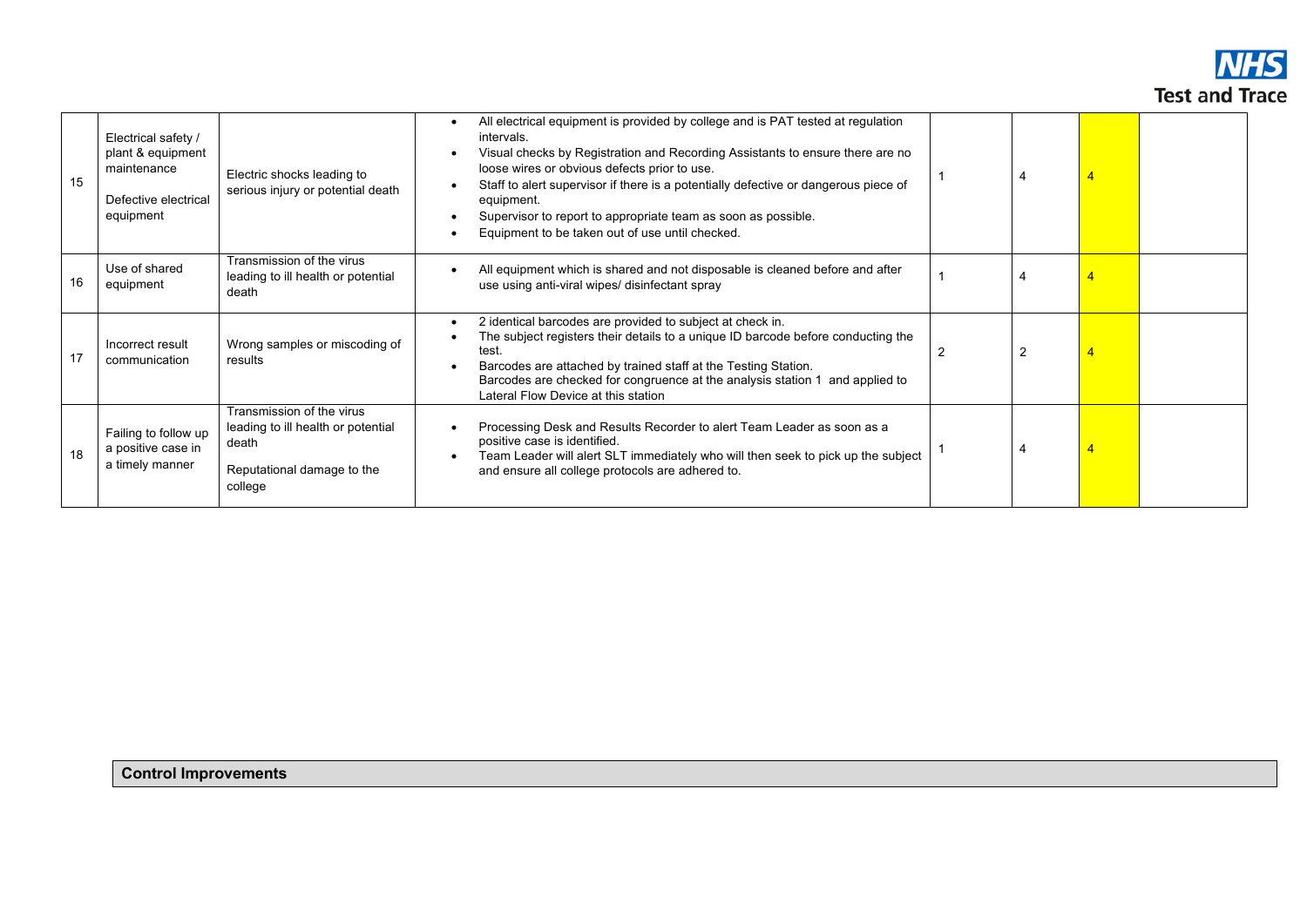

| <b>Action No</b> | Recommended additional control measures                                                             | Responsibility     | Target<br>Date                    | Date completed |
|------------------|-----------------------------------------------------------------------------------------------------|--------------------|-----------------------------------|----------------|
| 1                | Content of the risk assessment to be communicated with all workers as part of induction             | <b>Team Leader</b> | Prior to<br>first<br>testing      |                |
| 2                | Talks to be delivered to all workers on a regular basis including slips trips falls and complacency | <b>Team Leader</b> | Weekly<br>update to<br>volunteers |                |
|                  |                                                                                                     |                    |                                   |                |
|                  |                                                                                                     |                    |                                   |                |
|                  |                                                                                                     |                    |                                   |                |

| <b>Additional Notes</b> |  |
|-------------------------|--|
|                         |  |
|                         |  |
|                         |  |
|                         |  |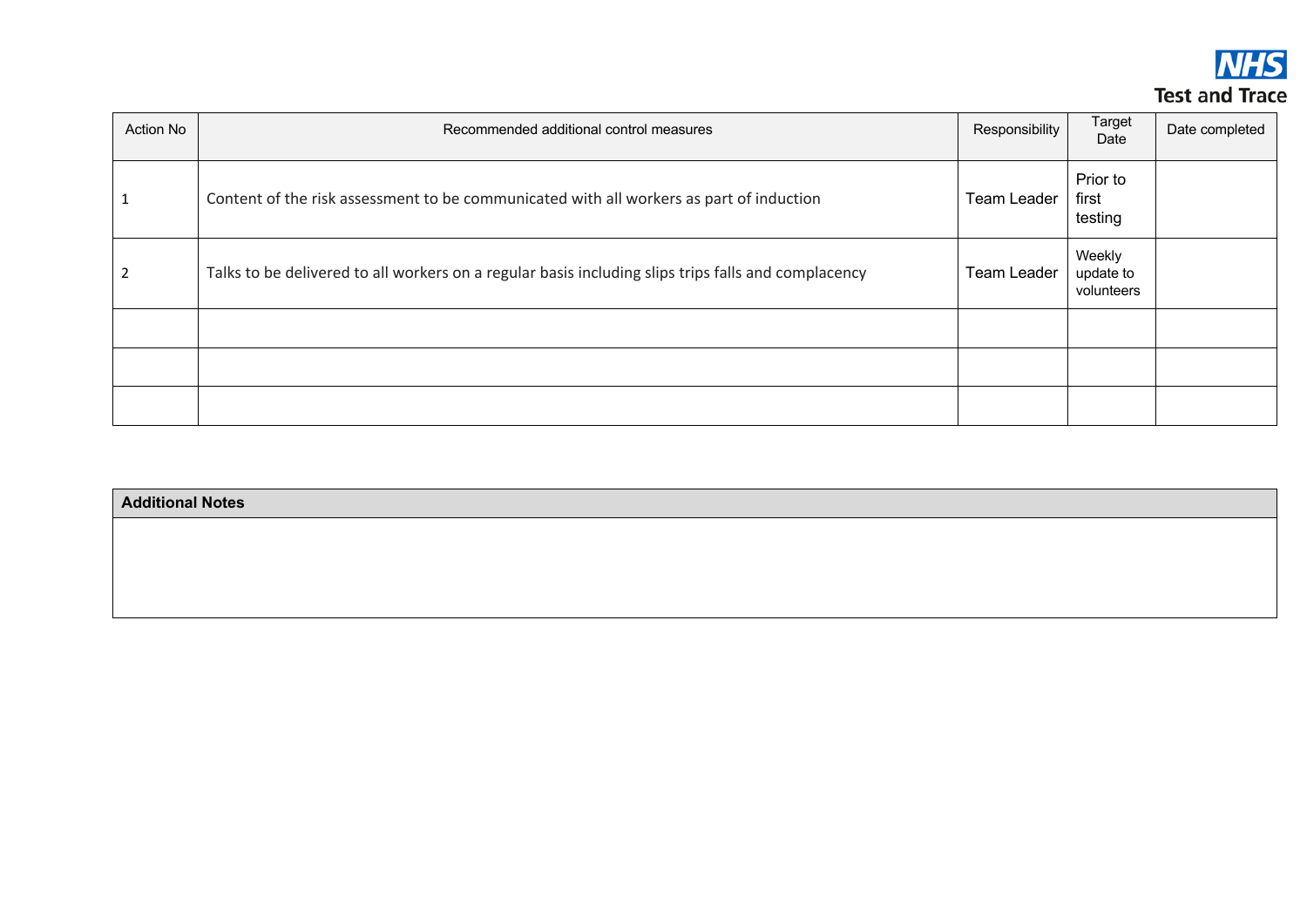

#### **Risk Evaluation**

|                     |                |                       |                          | Consequence of event ocurring (Severity) |                           |                          |
|---------------------|----------------|-----------------------|--------------------------|------------------------------------------|---------------------------|--------------------------|
|                     |                | Negligible            | Minor                    | Moderate                                 | Major                     | Critical                 |
| ocurring            | Almost Certain | <b>Tolerable</b><br>5 | <b>Substantial</b><br>10 | Intolerable<br>15                        | <b>Into lerable</b><br>20 | Intolerable<br>25        |
|                     | Likelv         | <b>Tolerable</b><br>4 | <b>Substantial</b><br>8  | Intolerable<br>12                        | <b>Into lerable</b><br>16 | <b>Intolerable</b><br>20 |
| (Probability)       | Possible       | <b>Trivial</b><br>3   | <b>Tolerable</b><br>6    | <b>Substantial</b><br>9                  | <b>Into lerable</b><br>12 | Intolerable<br>15        |
| Likelihood of event | Unlikely       | <b>Trivial</b><br>2   | <b>Tolerable</b><br>4    | <b>Tolerable</b><br>6                    | <b>Substantial</b><br>8   | <b>Substantial</b><br>10 |
|                     | Rare           | <b>Trivial</b>        | <b>Trivial</b>           | <b>Trivial</b><br>3                      | <b>Tolerable</b>          | <b>Tolerable</b>         |

#### **Likelihood**

| Rare, will probably never happen/recur                |
|-------------------------------------------------------|
| Unlikely, do not expect it to happen, but is possible |
| Possible, Might happen                                |
| Likely, will probably happen                          |
| Almost Certain, will undoubtedly happen               |
|                                                       |

#### **Severity**

Negligible Minor Moderate Major Critical

# **Risk control strategies**

**Intolerable –** stop activity, take immediate action to reduce the risk

**Substantial**  - Take action within an agreed period

**Tolerable –** monitor the situation

**Trivial**  – No action required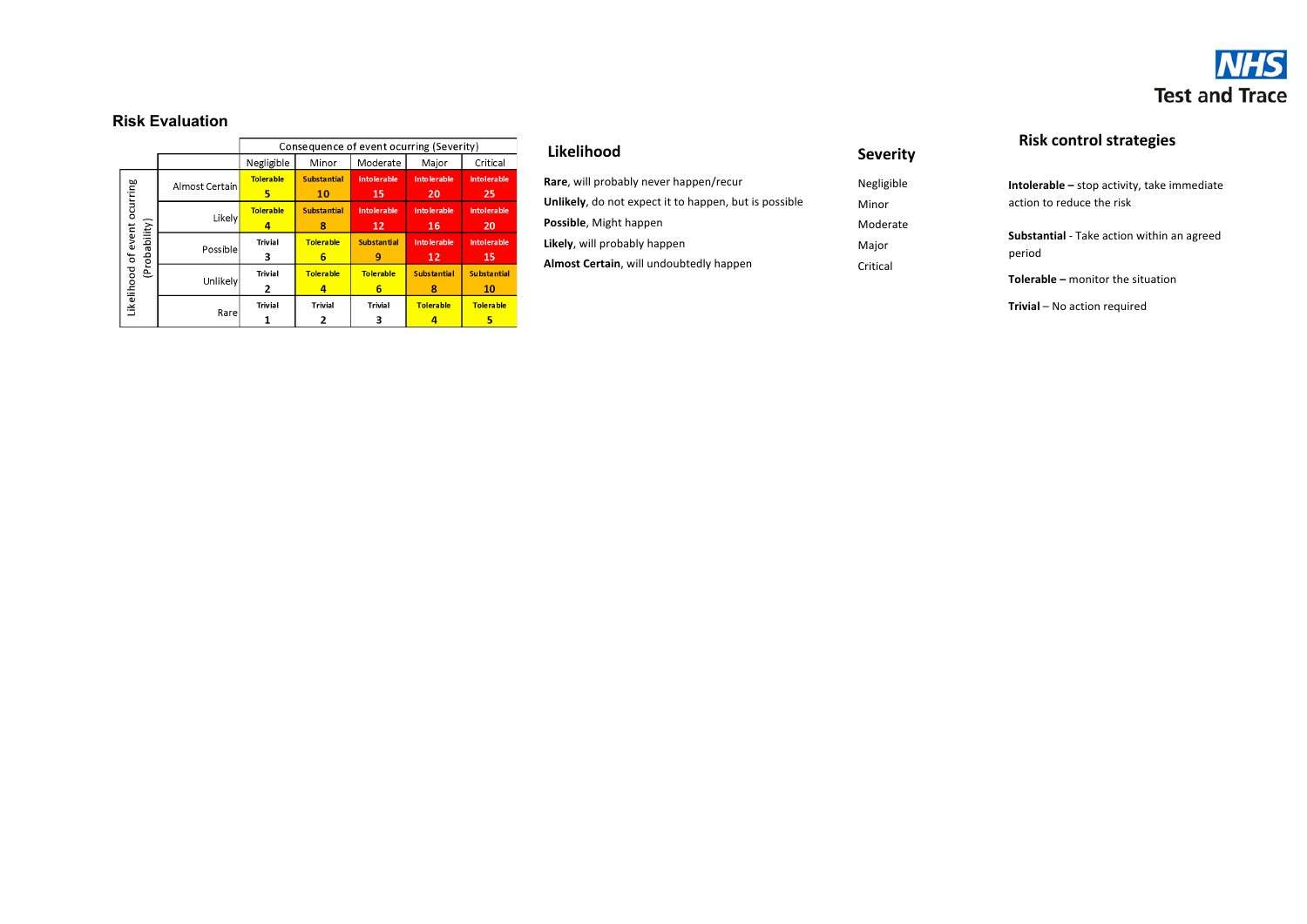| <b>Declaration - If the above control measures are implemented the risks posed by the task / process / environment assessed will be controlled to as low as is reasonably practicable.</b> |                    |  |  |  |  |  |
|--------------------------------------------------------------------------------------------------------------------------------------------------------------------------------------------|--------------------|--|--|--|--|--|
| Persons involved in assessment   A Moody                                                                                                                                                   |                    |  |  |  |  |  |
| Signature of Lead Assessor                                                                                                                                                                 | 04/02/2021<br>Date |  |  |  |  |  |

**Reviews** – this assessment should be reviewed at intervals no greater than 12 months or when there are changes in operational procedure, personnel, the work environment or following an incident

| Review<br>date | Comments | Reviewed<br>by | Signature | Review<br>date | Comments | Reviewed<br>by | Signature |
|----------------|----------|----------------|-----------|----------------|----------|----------------|-----------|
|                |          |                |           |                |          |                |           |
|                |          |                |           |                |          |                |           |
|                |          |                |           |                |          |                |           |
|                |          |                |           |                |          |                |           |